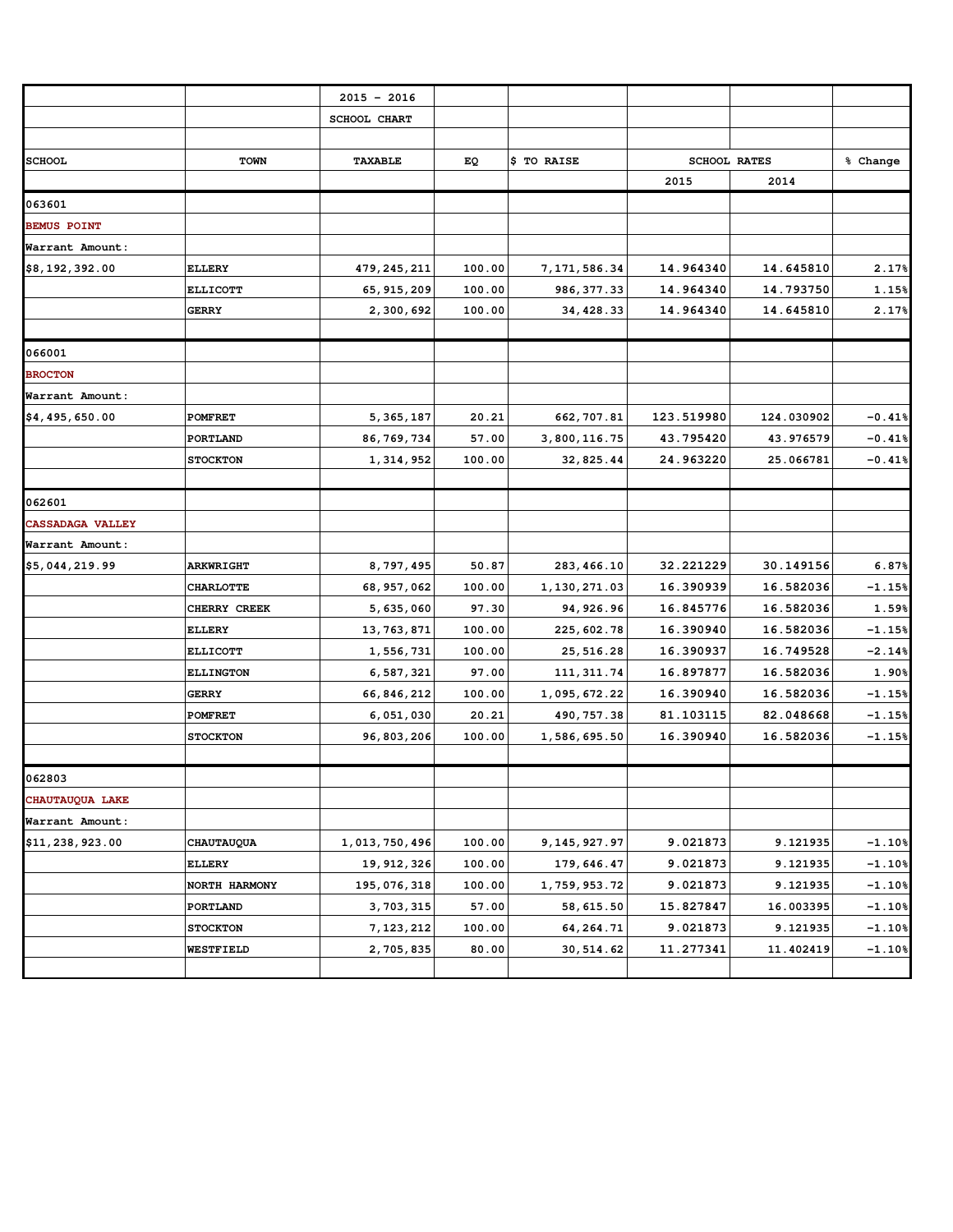|                      |                     | $2015 - 2016$       |        |                 |                     |            |          |
|----------------------|---------------------|---------------------|--------|-----------------|---------------------|------------|----------|
|                      |                     | <b>SCHOOL CHART</b> |        |                 |                     |            |          |
|                      |                     |                     |        |                 |                     |            |          |
| <b>SCHOOL</b>        | <b>TOWN</b>         | TAXABLE             | ΕQ     | \$ TO RAISE     | <b>SCHOOL RATES</b> |            | % Change |
|                      |                     |                     |        |                 | 2015                | 2014       |          |
| 063201               |                     |                     |        |                 |                     |            |          |
| <b>CLYMER</b>        |                     |                     |        |                 |                     |            |          |
| Warrant Amount:      |                     |                     |        |                 |                     |            |          |
| \$<br>4, 102, 937.00 | <b>CLYMER</b>       | 70, 555, 128        | 100.00 | 926, 189.21     | 13.127200           | 14.044646  | $-6.53%$ |
|                      | FRENCH CREEK        | 106,003,722         | 90.00  | 1,546,143.27    | 14.585700           | 14.044646  | 3.85%    |
|                      | <b>MINA</b>         | 111, 445, 358       | 90.00  | 1,625,513.59    | 14.585700           | 14.044646  | 3.85%    |
|                      | <b>SHERMAN</b>      | 349,034             | 90.00  | 5,090.93        | 14.585700           | 14.044646  | 3.85%    |
|                      |                     |                     |        |                 |                     |            |          |
| 060300               |                     |                     |        |                 |                     |            |          |
| <b>DUNKIRK CITY</b>  |                     |                     |        |                 |                     |            |          |
| Warrant Amount:      |                     |                     |        |                 |                     |            |          |
| \$9,361,295.00       | DUNKIRK-CITY        | 285,600,809         | 82.00  | 6, 245, 922.70  | 21.869415           | 22.323397  | $-2.03%$ |
|                      | <b>DUNKIRK-TOWN</b> | 101,034,978         | 70.00  | 2,588,360.33    | 25.618458           | 25.601658  | $0.07\%$ |
|                      | <b>SHERIDAN</b>     | 19,396,054          | 66.00  | 527,011.96      | 27.171092           | 27.946848  | $-2.78%$ |
|                      |                     |                     |        |                 |                     |            |          |
| 063801               |                     |                     |        |                 |                     |            |          |
| <b>FALCONER</b>      |                     |                     |        |                 |                     |            |          |
| Warrant Amount:      |                     |                     |        |                 |                     |            |          |
| \$7,008,753.00       | CARROLL             | 3, 474, 577         | 100.00 | 67,548.28       | 19.440721           | 19.626772  | $-0.95%$ |
|                      | <b>ELLICOTT</b>     | 227, 475, 599       | 100.00 | 4, 422, 289.57  | 19.440721           | 19.626772  | $-0.95%$ |
|                      | <b>ELLINGTON</b>    | 41, 475, 396        | 97.00  | 831, 249.06     | 20.041980           | 19.430504  | 3.15%    |
|                      | <b>GERRY</b>        | 6,558,617           | 100.00 | 127,504.24      | 19.440721           | 19.430504  | 0.05%    |
|                      | POLAND              | 80, 252, 264        | 100.00 | 1,560,161.85    | 19.440721           | 19.430504  | 0.05%    |
|                      |                     |                     |        |                 |                     |            |          |
| 064603               |                     |                     |        |                 |                     |            |          |
| <b>FORESTVILLE</b>   |                     |                     |        |                 |                     |            |          |
| Warrant Amount:      |                     |                     |        |                 |                     |            |          |
| \$3,727,472.00       | <b>ARKWRIGHT</b>    | 19, 199, 099        | 50.87  | 675, 322.97     | 35.174722           | 33.043304  | 6.45%    |
| (Including Catt. Co) | <b>HANOVER</b>      | 91, 492, 187        | 91.00  | 1,799,016.00    | 19.663056           | 18.735894  | 4.95%    |
|                      | <b>SHERIDAN</b>     | 26, 973, 230        | 66.00  | 731, 276.18     | 27.111183           | 27.746286  | $-2.29%$ |
|                      | <b>VILLENOVA</b>    | 13, 188, 223        | 65.00  | 363,049.08      | 27.528279           | 27.959719  | $-1.54%$ |
|                      |                     |                     |        |                 |                     |            |          |
| 065801               |                     |                     |        |                 |                     |            |          |
| <b>FREDONIA</b>      |                     |                     |        |                 |                     |            |          |
| Warrant Amount:      |                     |                     |        |                 |                     |            |          |
| \$15,473,631.00      | <b>ARKWRIGHT</b>    | 6,621,005           | 50.87  | 308,024.69      | 46.522350           | 42.335571  | 9.89%    |
|                      | <b>DUNKIRK-TOWN</b> | 627,505             | 70.00  | 21, 214.97      | 33.808450           | 32.565823  | 3.82%    |
|                      | POMFRET             | 114, 122, 044       | 20.21  | 13, 363, 695.91 | 117.100040          | 115.213081 | 1.64%    |
|                      | PORTLAND            | 16,085,810          | 57.00  | 667, 869.23     | 41.519150           | 40.850112  | 1.64%    |
|                      | <b>SHERIDAN</b>     | 31,034,726          | 66.00  | 1, 112, 826.19  | 35.857450           | 35.548952  | 0.87%    |
|                      |                     |                     |        |                 |                     |            |          |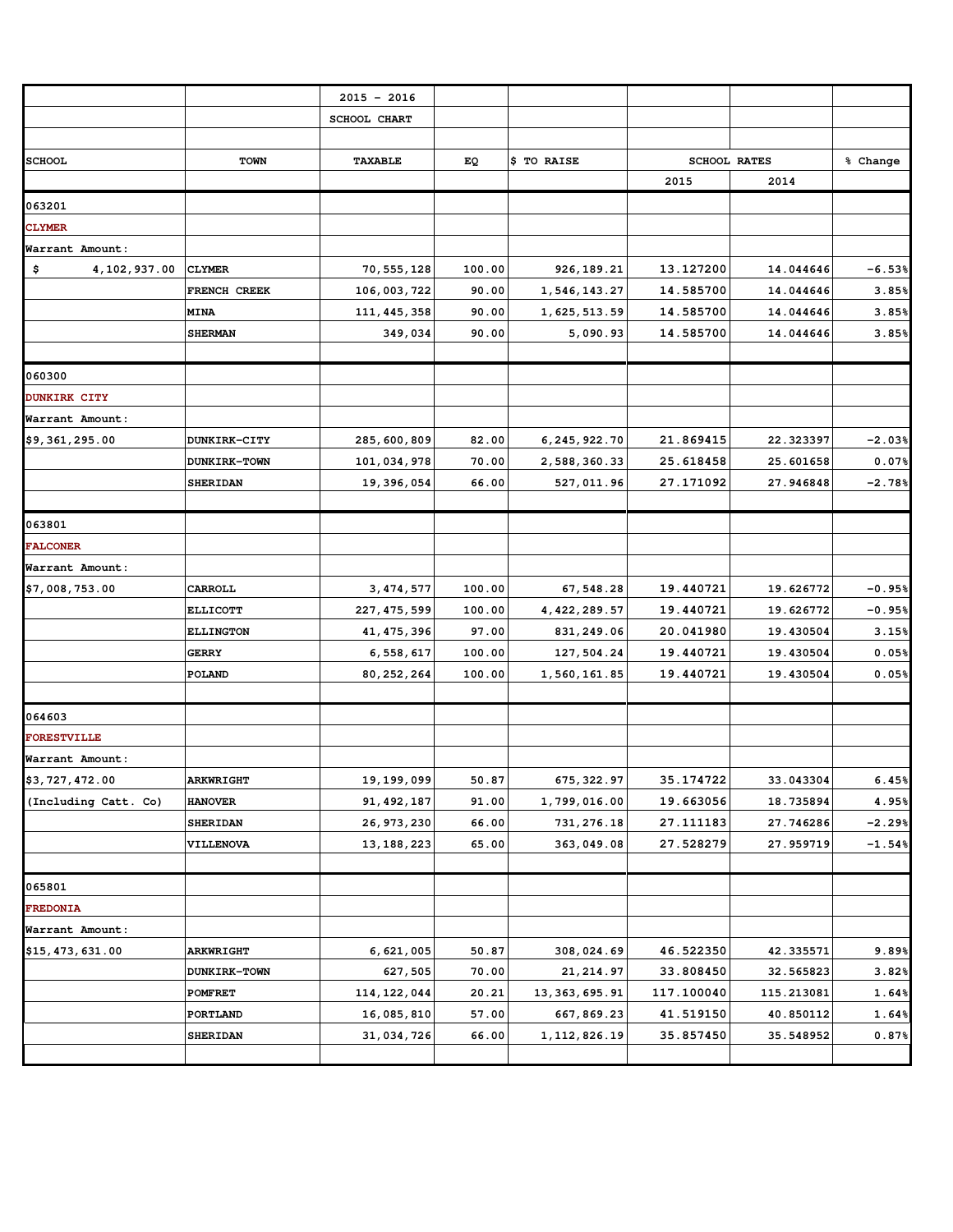|                      |                                | $2015 - 2016$              |                 |                             |                        |                        |                |
|----------------------|--------------------------------|----------------------------|-----------------|-----------------------------|------------------------|------------------------|----------------|
|                      |                                | <b>SCHOOL CHART</b>        |                 |                             |                        |                        |                |
| <b>SCHOOL</b>        | <b>TOWN</b>                    | TAXABLE                    | EQ              | \$ TO RAISE                 |                        | <b>SCHOOL RATES</b>    | % Change       |
|                      |                                |                            |                 |                             | 2015                   | 2014                   |                |
| 062401               |                                |                            |                 |                             |                        |                        |                |
| <b>FREWSBURG</b>     |                                |                            |                 |                             |                        |                        |                |
| Warrant Amount:      |                                |                            |                 |                             |                        |                        |                |
| \$5,180,585.00       | <b>BUSTI</b>                   | 14,563,995                 | 100.00          | 354,960.00                  | 24.372405              | 24.569276              | $-0.80%$       |
| (Including Catt. Co) | <b>CARROLL</b>                 | 135,061,577                | 100.00          | 3, 291, 848.00              | 24.372946              | 24.818024              | $-1.79%$       |
|                      | <b>KIANTONE</b>                | 43,660,605                 | 99.50           | 1,069,461.00                | 24.494879              | 24.569263              | $-0.30%$       |
|                      | POLAND                         | 11,964,006                 | 100.00          | 291, 592.00                 | 24.372405              | 24.569267              | $-0.80%$       |
|                      |                                |                            |                 |                             |                        |                        |                |
| 047201               |                                |                            |                 |                             |                        |                        |                |
| <b>GOWANDA</b>       |                                |                            |                 |                             |                        |                        |                |
| Warrant Amount:      |                                |                            |                 |                             |                        |                        |                |
| \$1,894.14           | <b>HANOVER</b>                 | 94,463                     | 91.00           | 1,872.73                    | 19.825050              | 18.045210              | 9.86%          |
|                      |                                |                            |                 |                             |                        |                        |                |
| 060800               |                                |                            |                 |                             |                        |                        |                |
| <b>JAMESTOWN</b>     |                                |                            |                 |                             |                        |                        |                |
| Warrant Amount:      | <b>JAMESTOWN</b>               | 666, 185, 376              | 100.00          | 9, 316, 108.41              | 20.021228              | 19.740340              | 1.42%          |
| \$14,860,842.00      | <b>KIANTONE</b>                | 36, 911, 122               | 99.50           | 576, 221.81                 | 20.127403              | 19.741755              | 1.95%          |
|                      | <b>BUSTI</b>                   | 27,070,025                 | 100.00          | 400, 639.95                 | 20.026766              | 19.740969              | 1.45%          |
|                      | <b>ELLICOTT</b>                | 11,624,247                 | 100.00          | 179, 434.75                 | 20.026766              | 19.940373              | 0.43%          |
|                      | CARROLL                        | 48,776                     | 100.00          | 976.83                      | 20.026766              | 19.940373              | 0.43%          |
|                      |                                |                            |                 |                             |                        |                        |                |
| 064801               |                                |                            |                 |                             |                        |                        |                |
| <b>PANAMA</b>        |                                |                            |                 |                             |                        |                        |                |
| Warrant Amount:      |                                |                            |                 |                             |                        |                        |                |
| \$3,513,183.00       | <b>BUSTI</b><br><b>HARMONY</b> | 25, 974, 564               | 100.00<br>99.50 | 496, 645.65<br>1,642,255.14 | 19.120500<br>19.216500 | 18.884190<br>18.884190 | 1.25%<br>1.76% |
|                      | NORTH HARMONY                  | 85, 460, 482<br>70,321,532 | 100.00          | 1,344,580.14                | 19.120500              | 18.884190              | 1.25%          |
|                      | <b>SHERMAN</b>                 | 1,398,076                  | 90.00           | 29,702.07                   | 21.245000              | 18.884180              | 12.50%         |
|                      |                                |                            |                 |                             |                        |                        |                |
| 063001               |                                |                            |                 |                             |                        |                        |                |
| PINE VALLEY          |                                |                            |                 |                             |                        |                        |                |
| Warrant Amount:      |                                |                            |                 |                             |                        |                        |                |
| \$3,242,848.00       | <b>ARKWRIGHT</b>               | 1,529,036                  | 50.87           | 53,568.07                   | 35.033884              | 32.864658              | 6.60%          |
| (Including Catt. Co) | <b>CHARLOTTE</b>               | 1,586,002                  | 100.00          | 28, 265.31                  | 17.821737              | 18.075562              | $-1.40%$       |
|                      | CHERRY CREEK                   | 48,824,080                 | 97.30           | 894, 275.34                 | 18.316276              | 18.075562              | 1.33%          |
|                      | <b>ELLINGTON</b>               | 11, 111, 300               | 97.00           | 204, 147.08                 | 18.372925              | 18.075562              | 1.65%          |
|                      | <b>VILLENOVA</b>               | 24,776,591                 | 65.00           | 679, 325.97                 | 27.418057              | 27.808557              | $-1.40%$       |
|                      |                                |                            |                 |                             |                        |                        |                |
| 047601               |                                |                            |                 |                             |                        |                        |                |
| <b>RANDOLPH</b>      |                                |                            |                 |                             |                        |                        |                |
| Warrant Amount:      |                                |                            |                 |                             |                        |                        |                |
| \$4,797,057.00       | <b>ELLINGTON</b>               | 3, 653, 567                | 97.00           | 40,529.71                   | 11.093188              | 10.943996              | 1.36%          |
| (Including Catt. Co) | POLAND                         | 4,851,293                  | 100.00          | 52,201.82                   | 10.760393              | 10.946404              | $-1.70%$       |
|                      |                                |                            |                 |                             |                        |                        |                |